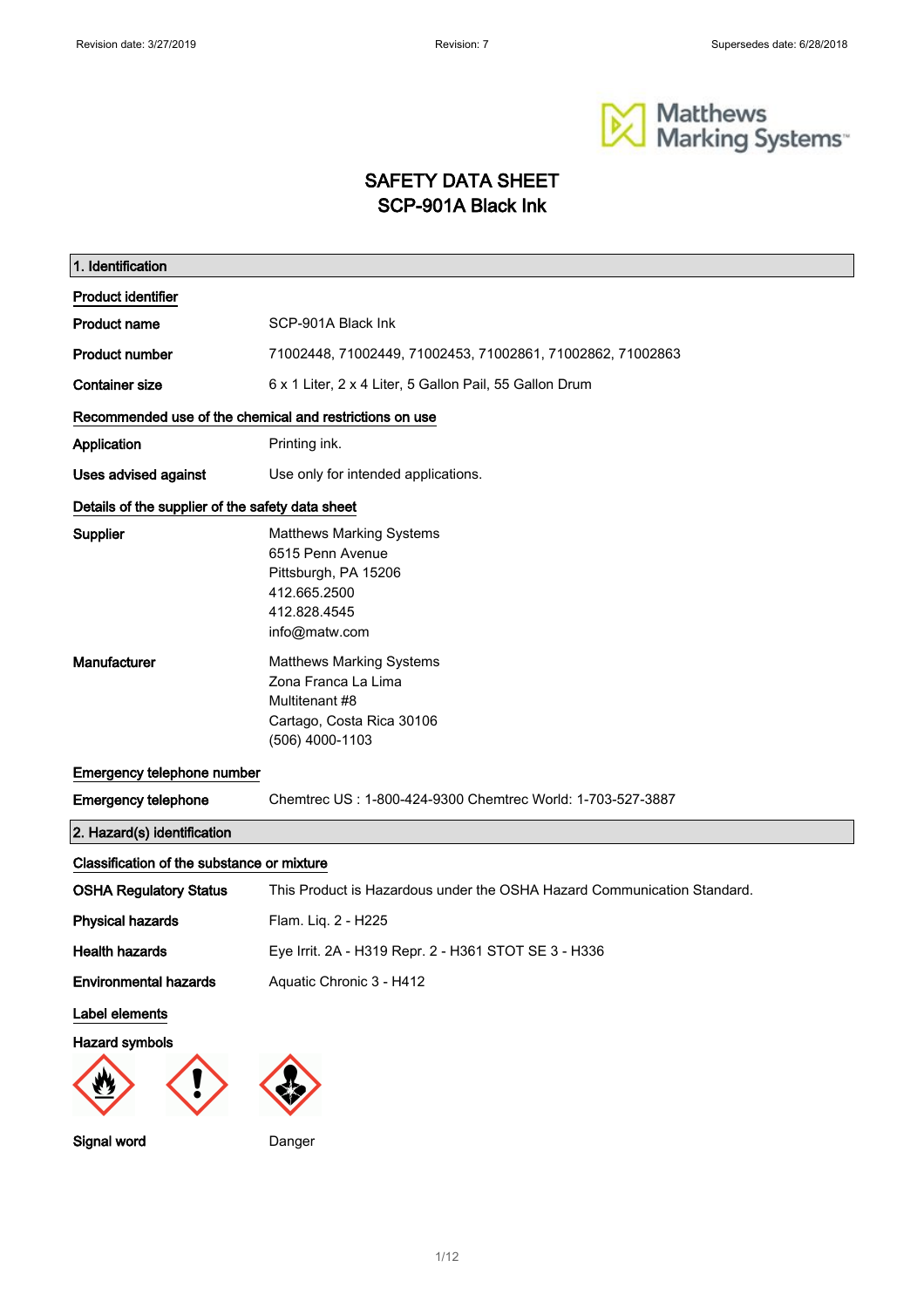| <b>Hazard statements</b>                  | H225 Highly flammable liquid and vapor.<br>H319 Causes serious eye irritation.<br>H361 Suspected of damaging fertility or the unborn child.<br>H336 May cause drowsiness or dizziness.<br>H412 Harmful to aquatic life with long lasting effects.                                                                                                                                                                                                                                                                                                          |  |
|-------------------------------------------|------------------------------------------------------------------------------------------------------------------------------------------------------------------------------------------------------------------------------------------------------------------------------------------------------------------------------------------------------------------------------------------------------------------------------------------------------------------------------------------------------------------------------------------------------------|--|
| <b>Precautionary statements</b>           | P210 Keep away from heat, sparks, open flames and hot surfaces. No smoking.<br>P280 Wear protective gloves/ protective clothing/ eye protection/ face protection.<br>P305+P351+P338 If in eyes: Rinse cautiously with water for several minutes. Remove contact<br>lenses, if present and easy to do. Continue rinsing.<br>P308+P313 If exposed or concerned: Get medical advice/ attention.<br>P403+P233 Store in a well-ventilated place. Keep container tightly closed.<br>P501 Dispose of contents/ container in accordance with national regulations. |  |
| Contains                                  | Acetone, Polyether Modified Surfactant                                                                                                                                                                                                                                                                                                                                                                                                                                                                                                                     |  |
| 3. Composition/information on ingredients |                                                                                                                                                                                                                                                                                                                                                                                                                                                                                                                                                            |  |
| <b>Mixtures</b>                           |                                                                                                                                                                                                                                                                                                                                                                                                                                                                                                                                                            |  |

# Acetone 90-100%

CAS number: 67-64-1

#### **Classification**

Flam. Liq. 2 - H225 Eye Irrit. 2A - H319 STOT SE 3 - H336

#### Solvent Black 29 1-<5%

CAS number: 61901-87-9

#### Classification

Eye Irrit. 2B - H320 Aquatic Chronic 2 - H411

| <b>Polyether Modified Surfactant</b>                                                                      | 1% |
|-----------------------------------------------------------------------------------------------------------|----|
| CAS number: Proprietary                                                                                   |    |
| Classification                                                                                            |    |
| Eye Irrit. 2B - H320<br>Repr. 2 - H361                                                                    |    |
| The contract of the collaboration of the contract of the state of the $\Omega$ -collaboration of $\Omega$ |    |

The full text for all hazard statements is displayed in Section 16.

| <b>Composition comments</b> | This material does not contain any Hazardous Air Pollutants (HAPS) as defined by the Clean<br>Air Act under the US Environmental Protection Agency (EPA).                                         |
|-----------------------------|---------------------------------------------------------------------------------------------------------------------------------------------------------------------------------------------------|
| Ingredient notes            | The exact percentage/concentration is withheld as a trade secret in accordance with 29 CFR<br>1910.1200. The exact identity is withheld as a trade secret in accordance with 29 CFR<br>1910.1200. |

#### 4. First-aid measures

#### Description of first aid measures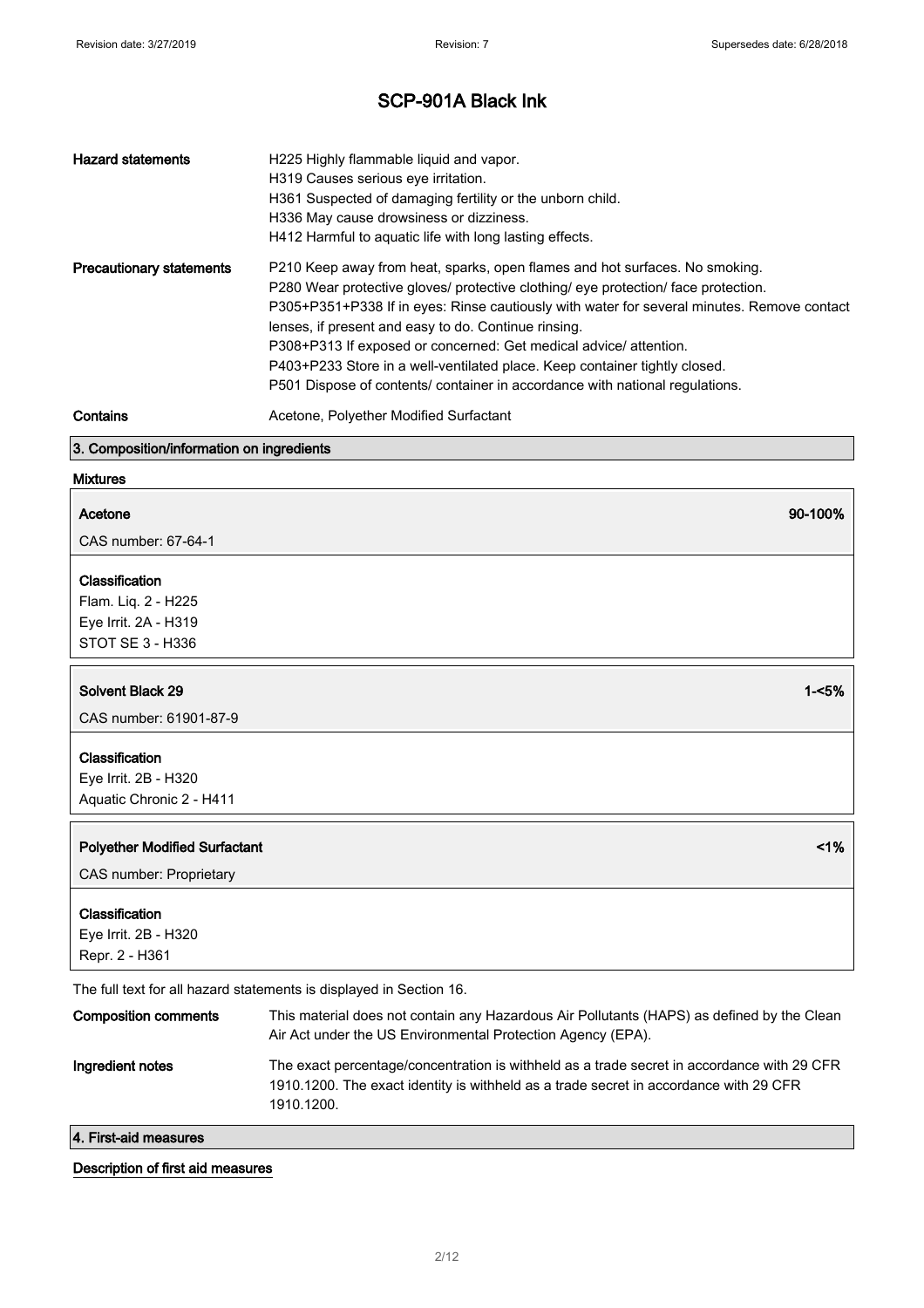| General information                                   | Consult a physician for specific advice. If medical advice is needed, have product container or<br>label at hand. If in doubt, get medical attention promptly. Show this Safety Data Sheet to the<br>medical personnel.                                                                                          |  |
|-------------------------------------------------------|------------------------------------------------------------------------------------------------------------------------------------------------------------------------------------------------------------------------------------------------------------------------------------------------------------------|--|
| Inhalation                                            | Move affected person to fresh air and keep warm and at rest in a position comfortable for<br>breathing. If breathing stops, provide artificial respiration. When breathing is difficult, properly<br>trained personnel may assist affected person by administering oxygen. Get medical attention<br>immediately. |  |
| Ingestion                                             | Do not induce vomiting. Get medical attention immediately.                                                                                                                                                                                                                                                       |  |
| <b>Skin Contact</b>                                   | Rinse immediately contaminated clothing and skin with plenty of water before removing<br>clothes. Wash skin thoroughly with soap and water. Get medical attention if irritation persists<br>after washing. Wash clothing and clean shoes thoroughly before reuse.                                                |  |
| Eye contact                                           | Rinse immediately with plenty of water. Continue to rinse for at least 15 minutes and get<br>medical attention.                                                                                                                                                                                                  |  |
| <b>Protection of first aiders</b>                     | First aid personnel should wear appropriate protective equipment during any rescue.                                                                                                                                                                                                                              |  |
|                                                       | Most important symptoms and effects, both acute and delayed                                                                                                                                                                                                                                                      |  |
| <b>General information</b>                            | The product is considered to be a low hazard under normal conditions of use. The severity of<br>the symptoms described will vary dependent on the concentration and the length of exposure.<br>See Section 11 for additional information on health hazards.                                                      |  |
| Inhalation                                            | Vapor from this product may be hazardous by inhalation. Irritating to respiratory system.<br>Vapor may affect central nervous system. May cause nausea, headache, dizziness and<br>intoxication.                                                                                                                 |  |
| Ingestion                                             | Aspiration hazard if swallowed. Entry into the lungs following ingestion or vomiting may cause<br>chemical pneumonitis.                                                                                                                                                                                          |  |
| <b>Skin contact</b>                                   | Prolonged or repeated contact with skin may cause irritation, redness and dermatitis. The<br>product is considered to be a low hazard under normal conditions of use.                                                                                                                                            |  |
| Eye contact                                           | This product is strongly irritating. A single exposure may cause the following adverse effects:<br>Corneal damage. Severe irritation, burning, tearing and blurred vision. Profuse watering of the<br>eyes.                                                                                                      |  |
|                                                       | Indication of immediate medical attention and special treatment needed                                                                                                                                                                                                                                           |  |
| Notes for the doctor                                  | Treat symptomatically.                                                                                                                                                                                                                                                                                           |  |
| 5. Fire-fighting measures                             |                                                                                                                                                                                                                                                                                                                  |  |
| <b>Extinguishing media</b>                            |                                                                                                                                                                                                                                                                                                                  |  |
| Suitable extinguishing media                          | Extinguish with alcohol-resistant foam, carbon dioxide, dry powder or water fog.                                                                                                                                                                                                                                 |  |
| Unsuitable extinguishing<br>media                     | Water spray.                                                                                                                                                                                                                                                                                                     |  |
| Special hazards arising from the substance or mixture |                                                                                                                                                                                                                                                                                                                  |  |
| <b>Flammability Class</b>                             | 7.1 Flammable Liquid IB.                                                                                                                                                                                                                                                                                         |  |
| Specific hazards                                      | Flammable liquid and vapour. Vapors are heavier than air and may spread near ground and<br>travel a considerable distance to a source of ignition and flash back.                                                                                                                                                |  |
| <b>Hazardous combustion</b><br>products               | Thermal decomposition or combustion products may include the following substances:<br>Carbon dioxide (CO2). Carbon monoxide (CO).                                                                                                                                                                                |  |
| Advice for firefighters                               |                                                                                                                                                                                                                                                                                                                  |  |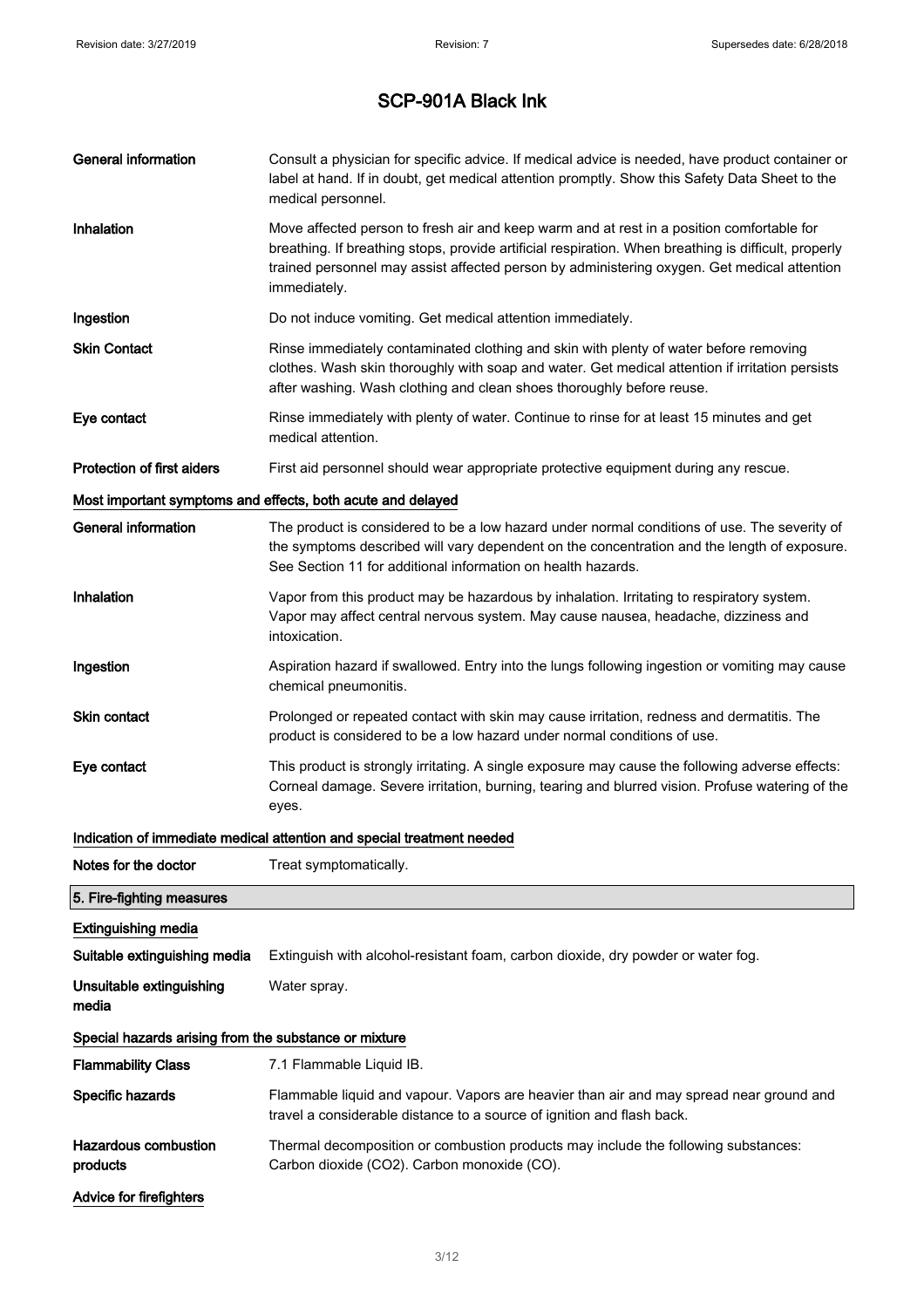| Protective actions during<br>firefighting                    | Evacuate area. Stop leak if safe to do so. Use water to keep fire exposed containers cool and<br>disperse vapors. Use water spray to reduce vapors.                                                                                                                                                                                 |  |
|--------------------------------------------------------------|-------------------------------------------------------------------------------------------------------------------------------------------------------------------------------------------------------------------------------------------------------------------------------------------------------------------------------------|--|
| Special protective equipment<br>for firefighters             | Wear positive-pressure self-contained breathing apparatus (SCBA) and appropriate protective<br>clothing.                                                                                                                                                                                                                            |  |
| 6. Accidental release measures                               |                                                                                                                                                                                                                                                                                                                                     |  |
|                                                              | Personal precautions, protective equipment and emergency procedures                                                                                                                                                                                                                                                                 |  |
| <b>Personal precautions</b>                                  | No smoking, sparks, flames or other sources of ignition near spillage. Avoid contact with skin,<br>eyes and clothing. Avoid inhalation of vapors. Wash thoroughly after dealing with a spillage.                                                                                                                                    |  |
| <b>Environmental precautions</b>                             |                                                                                                                                                                                                                                                                                                                                     |  |
| <b>Environmental precautions</b>                             | Avoid release to the environment. Do not discharge into drains or watercourses or onto the<br>ground. Use appropriate containment to avoid environmental contamination. Spillages or<br>uncontrolled discharges into watercourses must be reported immediately to the Environmental<br>Agency or other appropriate regulatory body. |  |
| Methods and material for containment and cleaning up         |                                                                                                                                                                                                                                                                                                                                     |  |
| Methods for cleaning up                                      | Eliminate all sources of ignition. Stop leak if safe to do so. Contain and absorb spillage with<br>sand, earth or other non-combustible material. Dilute contained spill with water. Collect and<br>place in suitable waste disposal containers and seal securely.                                                                  |  |
| Reference to other sections                                  | For personal protection, see Section 8. See Section 11 for additional information on health<br>hazards. See Section 12 for additional information on ecological hazards. For waste disposal,<br>see Section 13.                                                                                                                     |  |
| 7. Handling and storage                                      |                                                                                                                                                                                                                                                                                                                                     |  |
| Precautions for safe handling                                |                                                                                                                                                                                                                                                                                                                                     |  |
| <b>Usage precautions</b>                                     | Avoid contact with eyes and prolonged skin contact. Keep away from heat, hot surfaces,<br>sparks, open flames and other ignition sources. No smoking.                                                                                                                                                                               |  |
| Advice on general<br>occupational hygiene                    | Do not eat, drink or smoke when using this product. Provide eyewash station and safety<br>shower. Good personal hygiene procedures should be implemented. Wash skin thoroughly<br>after handling. Wash contaminated clothing before reuse.                                                                                          |  |
| Conditions for safe storage, including any incompatibilities |                                                                                                                                                                                                                                                                                                                                     |  |
| <b>Storage precautions</b>                                   | Store in tightly-closed, original container in a dry, cool and well-ventilated place.                                                                                                                                                                                                                                               |  |
| Storage class                                                | Flammable liquid storage.                                                                                                                                                                                                                                                                                                           |  |
| Specific end uses(s)                                         |                                                                                                                                                                                                                                                                                                                                     |  |
| Specific end use(s)                                          | The identified uses for this product are detailed in Section 1.                                                                                                                                                                                                                                                                     |  |
| 8. Exposure controls/Personal protection                     |                                                                                                                                                                                                                                                                                                                                     |  |
| <b>Control parameters</b>                                    |                                                                                                                                                                                                                                                                                                                                     |  |

### Occupational exposure limits

#### Acetone

Long-term exposure limit (8-hour TWA): ACGIH 250 ppm 594 mg/m<sup>3</sup> Short-term exposure limit (15-minute): ACGIH 500 ppm 1187 mg/m<sup>3</sup> A4

Long-term exposure limit (8-hour TWA): OSHA 1000 ppm 2400 mg/m<sup>3</sup>

#### Solvent Black 29

Long-term exposure limit (8-hour TWA): OSHA 0.5 mg/m<sup>3</sup>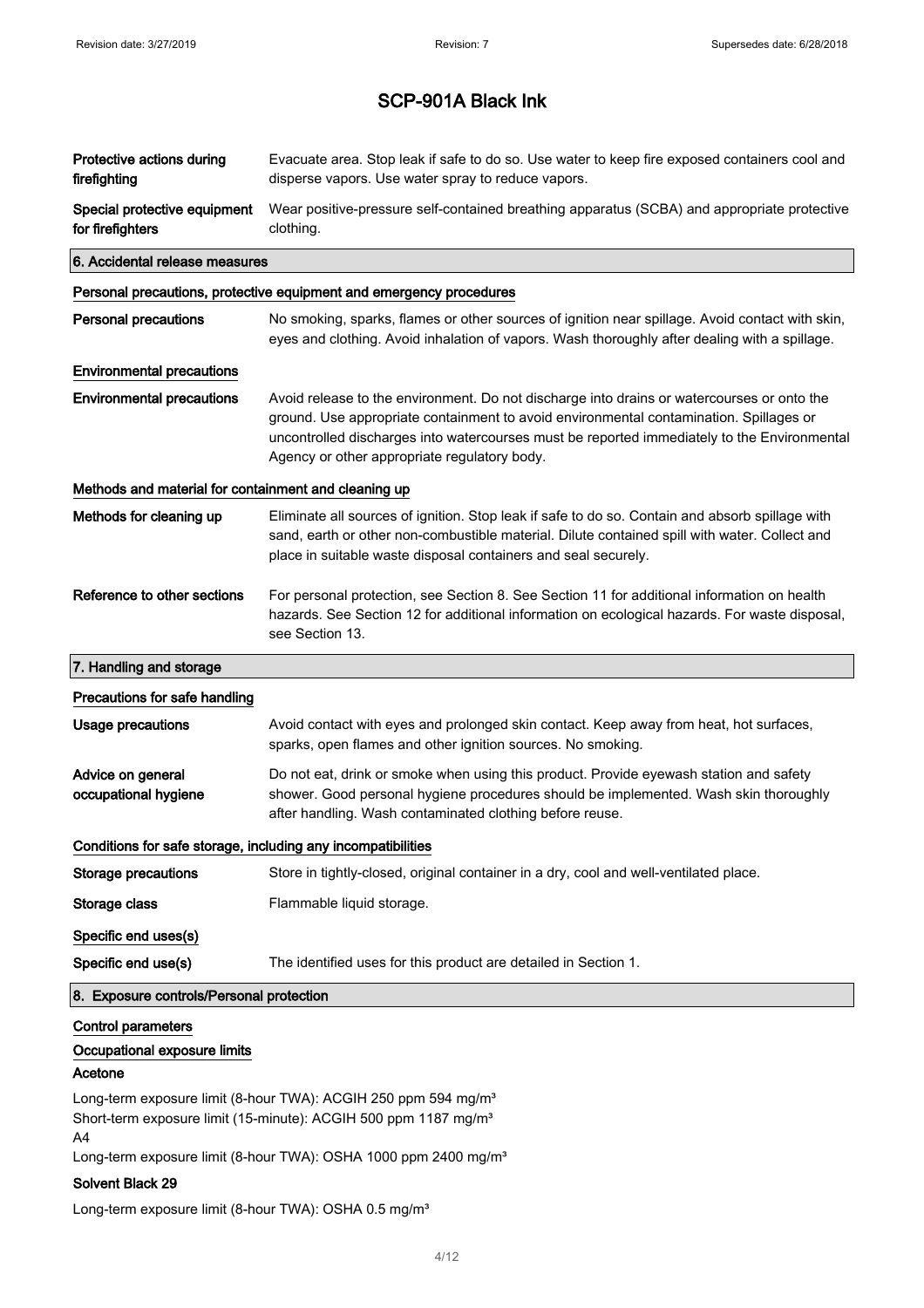ACGIH = American Conference of Governmental Industrial Hygienists. OSHA = Occupational Safety and Health Administration. A4 = Not Classifiable as a Human Carcinogen.

Ingredient comments Data based on literature. Product not tested.

Acetone (CAS: 67-64-1)

Immediate danger to life and health 2500 ppm

#### Exposure controls

#### Protective equipment



| Appropriate engineering<br>controls       | As this product contains ingredients with exposure limits, process enclosures, local exhaust<br>ventilation or other engineering controls should be used to keep worker exposure below any<br>statutory or recommended limits, if use generates dust, fumes, gas, vapor or mist. Use<br>explosion-proof ventilating equipment.                                                                                              |
|-------------------------------------------|-----------------------------------------------------------------------------------------------------------------------------------------------------------------------------------------------------------------------------------------------------------------------------------------------------------------------------------------------------------------------------------------------------------------------------|
| Eye/face protection                       | Wear tight-fitting, chemical splash goggles or face shield.                                                                                                                                                                                                                                                                                                                                                                 |
| Hand protection                           | It is recommended that chemical-resistant, impervious gloves are worn. The most suitable<br>glove should be chosen in consultation with the glove supplier/manufacturer, who can provide<br>information about the breakthrough time of the glove material. It is recommended that gloves<br>are made of the following material: Butyl rubber. Nitrile rubber. Rubber (natural, latex).<br>Frequent changes are recommended. |
| Other skin and body<br>protection         | Wear appropriate clothing to prevent repeated or prolonged skin contact.                                                                                                                                                                                                                                                                                                                                                    |
| Hygiene measures                          | Wash contaminated skin thoroughly after handling. Provide eyewash station and safety<br>shower.                                                                                                                                                                                                                                                                                                                             |
| <b>Respiratory protection</b>             | If ventilation is inadequate, suitable respiratory protection must be worn. Organic vapor filter.                                                                                                                                                                                                                                                                                                                           |
| <b>Thermal hazards</b>                    | If there is a risk of contact with hot product, all protective equipment worn should be suitable<br>for use with high temperatures.                                                                                                                                                                                                                                                                                         |
| <b>Environmental exposure</b><br>controls | Keep container tightly sealed when not in use. Residues and empty containers should be<br>taken care of as hazardous waste according to local and national provisions.                                                                                                                                                                                                                                                      |

#### 9. Physical and chemical properties

#### Information on basic physical and chemical properties

| Appearance                      | Colored liquid.                              |
|---------------------------------|----------------------------------------------|
| Color                           | Black.                                       |
| Odor                            | Ketonic.                                     |
| Melting point                   | -94°C/-137°F                                 |
| Initial boiling point and range | 56°C/133°F @ 760 mm Hg                       |
| Flash point                     | $-17^{\circ}$ C/1.4 $^{\circ}$ F Closed cup. |
| <b>Evaporation rate</b>         | 11.6 (butyl acetate = 1)                     |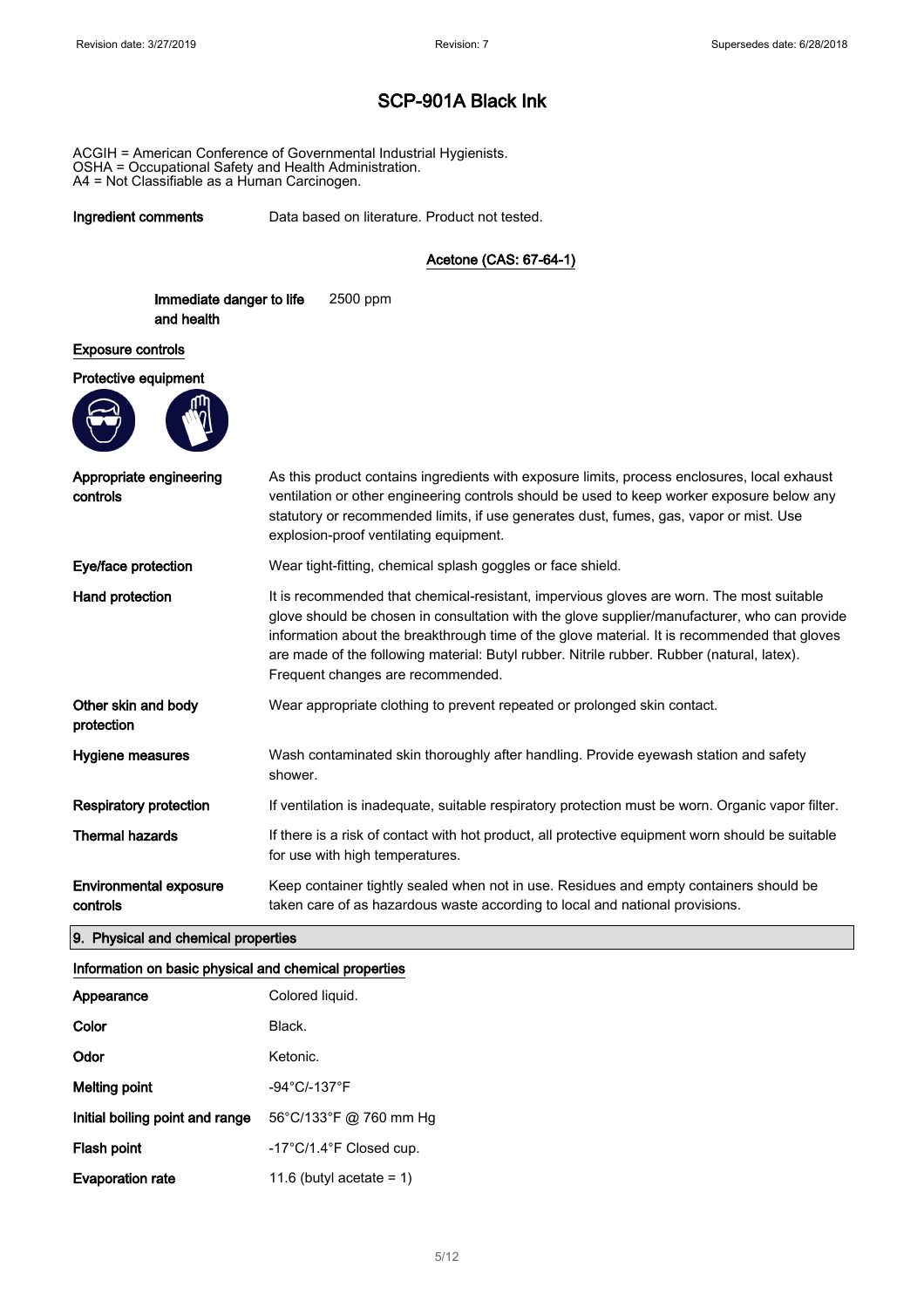| Upper/lower flammability or<br>explosive limits    | Upper flammable/explosive limit: 13% % vol Lower flammable/explosive limit: 2% % vol                                                                                                                                 |
|----------------------------------------------------|----------------------------------------------------------------------------------------------------------------------------------------------------------------------------------------------------------------------|
| Vapor pressure                                     | 184.0 mm Hg @ 20°C/68°F                                                                                                                                                                                              |
| Vapor density                                      | 2.0                                                                                                                                                                                                                  |
| <b>Relative density</b>                            | 0.824 g/cc 824.22 g/l 6.87 lbs/gal                                                                                                                                                                                   |
| Solubility(ies)                                    | Miscible with the following materials: Alcohols. Ketones. Slightly soluble in water.                                                                                                                                 |
| <b>Partition coefficient</b>                       | log Pow: -0.24                                                                                                                                                                                                       |
| Auto-ignition temperature                          | 465°C/869°F                                                                                                                                                                                                          |
| <b>Decomposition Temperature</b>                   | Not applicable.                                                                                                                                                                                                      |
| <b>Viscosity</b>                                   | <10 cP @ 25°C/77°F                                                                                                                                                                                                   |
| <b>Explosive properties</b>                        | Not applicable.                                                                                                                                                                                                      |
| <b>Oxidizing properties</b>                        | Not applicable.                                                                                                                                                                                                      |
| <b>Comments</b>                                    | Information given is applicable to the product as supplied. Information declared as "Not<br>available" or "Not applicable" is not considered to be relevant to the implementation of the<br>proper control measures. |
| Volatile organic compound                          | This product contains a maximum VOC content of 0 g/l. This product contains a maximum<br>VOC content of 0.00 lbs/gal.                                                                                                |
| <b>HAPS Content</b>                                | 0.00                                                                                                                                                                                                                 |
| 10. Stability and reactivity                       |                                                                                                                                                                                                                      |
|                                                    |                                                                                                                                                                                                                      |
| Reactivity                                         | There are no known reactivity hazards associated with this product.                                                                                                                                                  |
| <b>Stability</b>                                   | Stable at normal ambient temperatures and when used as recommended.                                                                                                                                                  |
| Possibility of hazardous<br>reactions              | The following materials may react with the product: Strong oxidizing agents.                                                                                                                                         |
| Conditions to avoid                                | Avoid the following conditions: Heat, sparks, flames.                                                                                                                                                                |
| Materials to avoid                                 | Avoid contact with the following materials: Strong oxidizing agents.                                                                                                                                                 |
| Hazardous decomposition<br>products                | Heating may generate the following products: Carbon dioxide (CO2). Carbon monoxide (CO).                                                                                                                             |
| 11. Toxicological information                      |                                                                                                                                                                                                                      |
| Information on toxicological effects               |                                                                                                                                                                                                                      |
| <b>Toxicological effects</b>                       | Information given is based on data of the components and of similar products.                                                                                                                                        |
| Specific target organ toxicity - single exposure   |                                                                                                                                                                                                                      |
| <b>Target organs</b>                               | Central nervous system Eyes                                                                                                                                                                                          |
| Specific target organ toxicity - repeated exposure |                                                                                                                                                                                                                      |
| Target organs<br>Aspiration hazard                 | Central nervous system Kidneys Skin                                                                                                                                                                                  |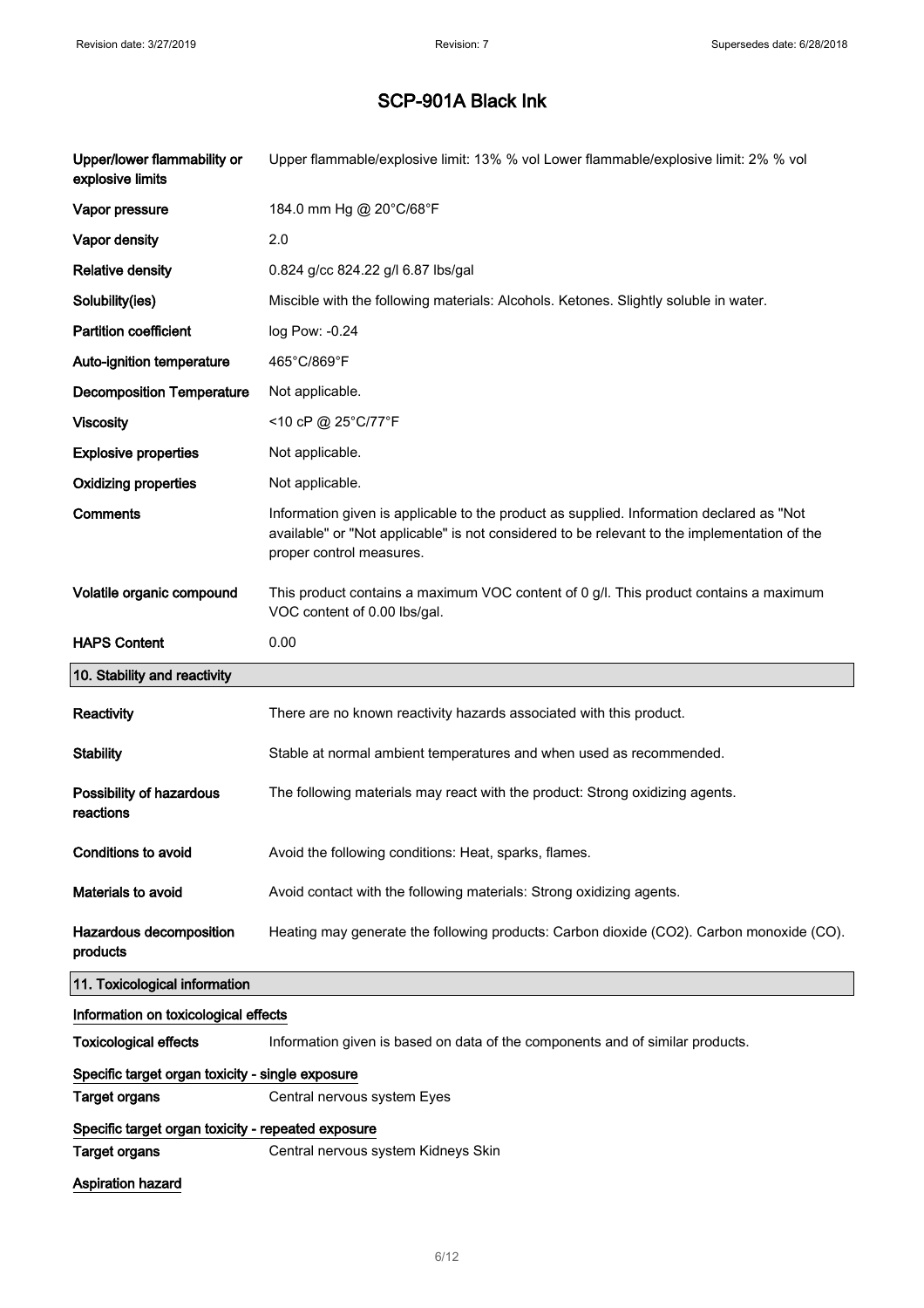Aspiration hazard **Aspiration hazard if swallowed.** Entry into the lungs following ingestion or vomiting may cause chemical pneumonitis.

#### Toxicological information on ingredients.

#### Acetone

| Acute toxicity - oral                                        |                                                                    |
|--------------------------------------------------------------|--------------------------------------------------------------------|
| Notes (oral LD <sub>50</sub> )                               | LD <sub>50</sub> 5800 mg/kg, Oral, Rat                             |
| Acute toxicity - dermal                                      |                                                                    |
| Notes (dermal LD <sub>50</sub> )                             | LD <sub>50</sub> 7426 mg/kg, Dermal, Guinea pig                    |
| Acute toxicity - inhalation                                  |                                                                    |
| Acute toxicity inhalation<br>(LC <sub>50</sub> vapours mg/l) | 32.0                                                               |
| Notes (inhalation LC <sub>50</sub> )                         | LC <sub>50</sub> 50100 @ 8 hr mg/cm <sup>2</sup> , Inhalation, Rat |
| <b>ATE inhalation (vapours</b><br>mg/l)                      | 32.0                                                               |
| Serious eye damage/irritation                                |                                                                    |
| Serious eye<br>damage/irritation                             | Causes serious eye irritation.                                     |
|                                                              | <b>Solvent Black 29</b>                                            |
| Acute toxicity - oral                                        |                                                                    |
| Acute toxicity oral (LD <sub>50</sub><br>mg/kg)              | 2,000.1                                                            |
| <b>Species</b>                                               | Rat                                                                |
| ATE oral (mg/kg)                                             | 2,000.1                                                            |
| Acute toxicity - dermal                                      |                                                                    |
| Acute toxicity dermal (LD <sub>50</sub> 2,000.1<br>mg/kg)    |                                                                    |
| <b>Species</b>                                               | Rat                                                                |
| ATE dermal (mg/kg)                                           | 2,000.1                                                            |
|                                                              | <b>Polyether Modified Surfactant</b>                               |
| Acute toxicity - oral                                        |                                                                    |
| Acute toxicity oral (LD <sub>50</sub><br>mg/kg)              | 7,500.0                                                            |
| <b>Species</b>                                               | Rat                                                                |
| ATE oral (mg/kg)                                             | 7,500.0                                                            |
| 12. Ecological information                                   |                                                                    |

Ecotoxicity The product is not expected to be hazardous to the environment.

Acute aquatic toxicity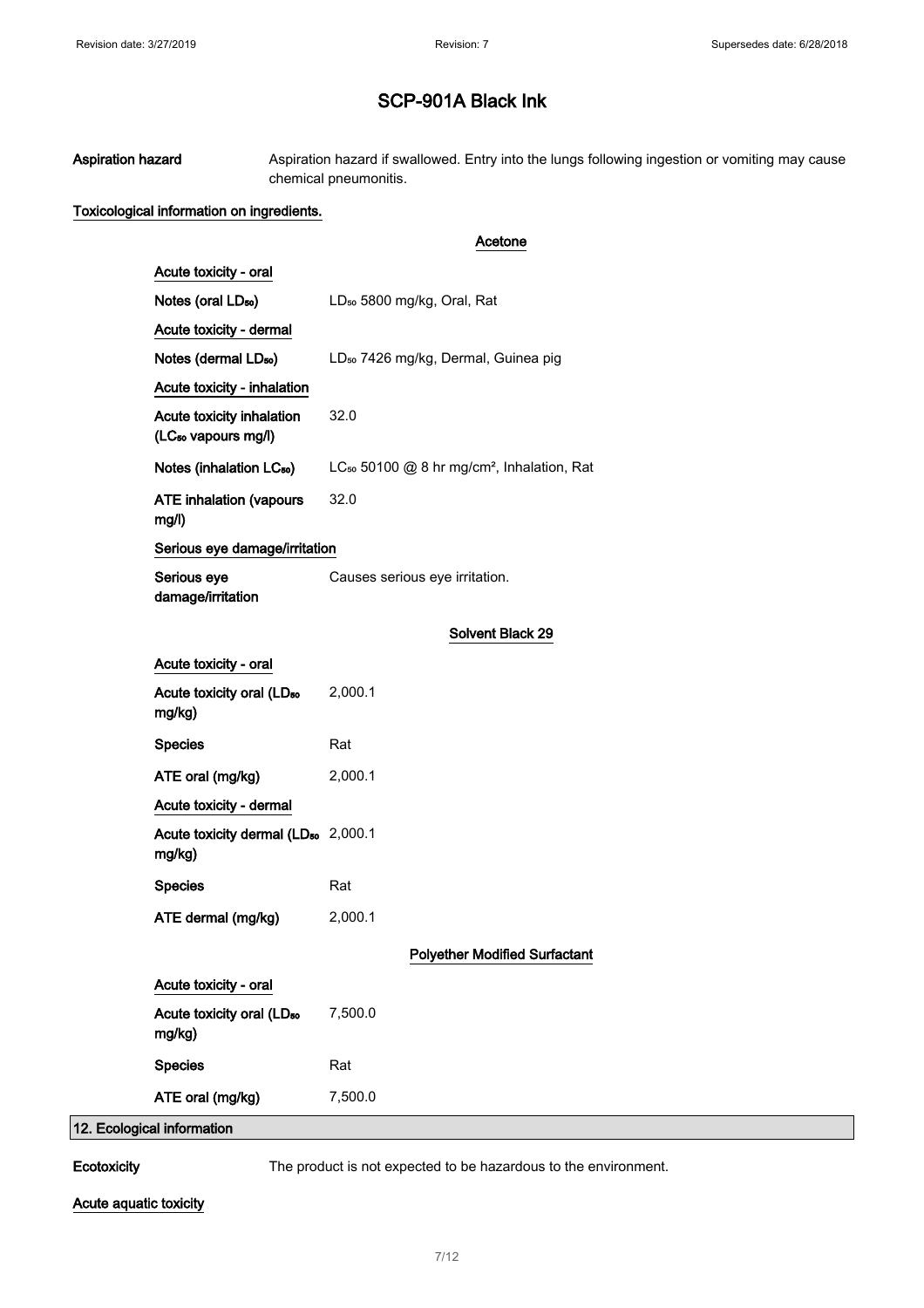| Acute toxicity - fish                     | LC <sub>50</sub> , 96 hours: 4.74 - 6.33 mg/l, Oncorhynchus mykiss (Rainbow trout)<br>LC <sub>50</sub> , 96 hours: 6,210 - 8,120 mg/l, Pimephales promelas (Fat-head Minnow)<br>LC <sub>50</sub> , 96 hours: 8,300 mg/l, Lepomis macrochirus (Bluegill) |
|-------------------------------------------|---------------------------------------------------------------------------------------------------------------------------------------------------------------------------------------------------------------------------------------------------------|
| Acute toxicity - aquatic<br>invertebrates | Not available.                                                                                                                                                                                                                                          |
| Acute toxicity - aquatic plants           | Not available.                                                                                                                                                                                                                                          |
| Acute toxicity -<br>microorganisms        | Not available.                                                                                                                                                                                                                                          |

#### Ecological information on ingredients.

| Acute aquatic toxicity                    |                                                                             |  |
|-------------------------------------------|-----------------------------------------------------------------------------|--|
| Acute toxicity - fish                     | LC <sub>50</sub> , 96 hours: 5540 mg/l, Oncorhynchus mykiss (Rainbow trout) |  |
| Acute toxicity - aquatic<br>invertebrates | LC <sub>50</sub> , 48 hours: 8800 mg/l, Daphnia magna                       |  |

#### Solvent Black 29

Acetone

#### Acute aquatic toxicity

| Acute toxicity - fish                     | $LC_{50}$ , : 2.0 mg/l, Fish                  |
|-------------------------------------------|-----------------------------------------------|
| Acute toxicity - aquatic<br>invertebrates | EC <sub>80</sub> , : 1000 mg/l, Daphnia magna |
| Acute toxicity - aquatic<br>plants        | $EC_{50}$ , 96 hours: $>0.42$ mg/l, Algae     |

#### Persistence and degradability

| Persistence and degradability The product is readily biodegradable. |
|---------------------------------------------------------------------|
|                                                                     |

| Biological oxygen demand | 1.43 g $O2/g$ substance |
|--------------------------|-------------------------|
|--------------------------|-------------------------|

Chemical oxygen demand 1.92 g O2/g substance

#### Ecological information on ingredients.

#### Acetone

| Persistence and<br>degradability                                   | The product is readily biodegradable. |
|--------------------------------------------------------------------|---------------------------------------|
| Biological oxygen demand 1.43 g O <sub>2</sub> /g substance        |                                       |
| <b>Chemical oxygen demand</b> $1.92$ g O <sub>2</sub> /g substance |                                       |

#### Solvent Black 29

| Persistence and<br>degradability       | Not readily biodegradable.                                                  |
|----------------------------------------|-----------------------------------------------------------------------------|
| Bioaccumulative potential              |                                                                             |
| <b>Bio-Accumulative Potential</b>      | The product does not contain any substances expected to be bioaccumulating. |
| <b>Partition coefficient</b>           | log Pow: -0.24                                                              |
| Ecological information on ingredients. |                                                                             |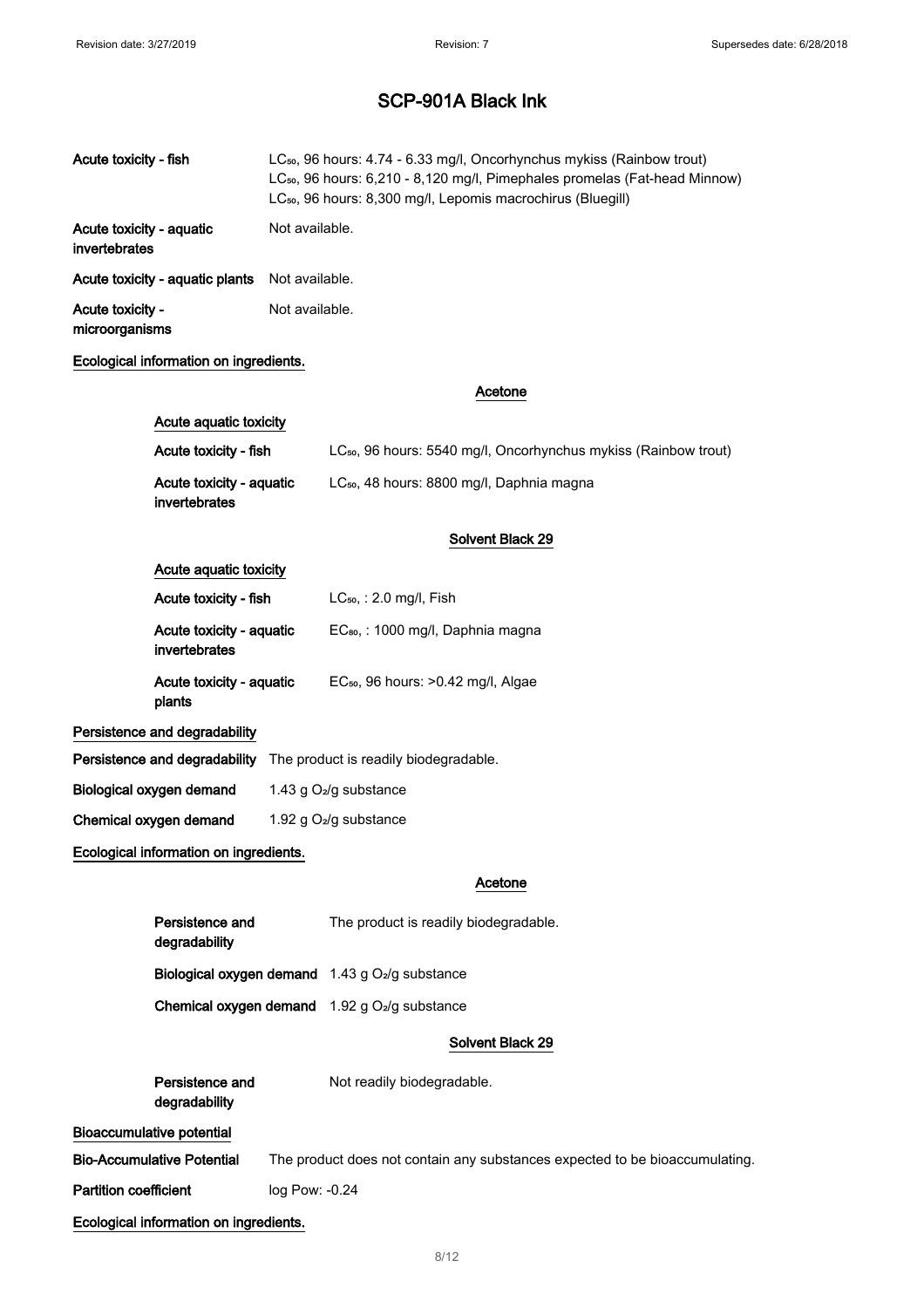| Acetone                                    |                                                                                                                                                                                                                                                                                                                                                                                                                                                                                                                                                                                                                                        |  |
|--------------------------------------------|----------------------------------------------------------------------------------------------------------------------------------------------------------------------------------------------------------------------------------------------------------------------------------------------------------------------------------------------------------------------------------------------------------------------------------------------------------------------------------------------------------------------------------------------------------------------------------------------------------------------------------------|--|
| Bio-Accumulative Potential BCF: 0.69, Fish |                                                                                                                                                                                                                                                                                                                                                                                                                                                                                                                                                                                                                                        |  |
| <b>Partition coefficient</b>               | log Pow: -0.24                                                                                                                                                                                                                                                                                                                                                                                                                                                                                                                                                                                                                         |  |
| Mobility in soil                           |                                                                                                                                                                                                                                                                                                                                                                                                                                                                                                                                                                                                                                        |  |
| <b>Mobility</b>                            | The product is soluble in water. The product contains organic solvents which will evaporate<br>easily from all surfaces.                                                                                                                                                                                                                                                                                                                                                                                                                                                                                                               |  |
| 13. Disposal considerations                |                                                                                                                                                                                                                                                                                                                                                                                                                                                                                                                                                                                                                                        |  |
| Waste treatment methods                    |                                                                                                                                                                                                                                                                                                                                                                                                                                                                                                                                                                                                                                        |  |
| <b>General information</b>                 | The generation of waste should be minimized or avoided wherever possible. When handling<br>waste, the safety precautions applying to handling of the product should be considered.<br>Dispose of waste to licensed waste disposal site in accordance with the requirements of the<br>local Waste Disposal Authority. Dispose of waste product or used containers in accordance<br>with local regulations Disposal of this product, process solutions, residues and by-products<br>should at all times comply with the requirements of environmental protection and waste<br>disposal legislation and any local authority requirements. |  |
| <b>Disposal methods</b>                    | Dispose of contents/container in accordance with national regulations. Dispose of waste to<br>licensed waste disposal site in accordance with the requirements of the local Waste Disposal<br>Authority. When handling waste, the safety precautions applying to handling of the product<br>should be considered.                                                                                                                                                                                                                                                                                                                      |  |
| 14. Transport information                  |                                                                                                                                                                                                                                                                                                                                                                                                                                                                                                                                                                                                                                        |  |
| <b>UN Number</b>                           |                                                                                                                                                                                                                                                                                                                                                                                                                                                                                                                                                                                                                                        |  |
| UN No. (TDG)                               | 1210                                                                                                                                                                                                                                                                                                                                                                                                                                                                                                                                                                                                                                   |  |
| UN No. (IMDG)                              | 1210                                                                                                                                                                                                                                                                                                                                                                                                                                                                                                                                                                                                                                   |  |
| UN No. (ICAO)                              | 1210                                                                                                                                                                                                                                                                                                                                                                                                                                                                                                                                                                                                                                   |  |
| UN No. (DOT)                               | 1210                                                                                                                                                                                                                                                                                                                                                                                                                                                                                                                                                                                                                                   |  |
| UN proper shipping name                    |                                                                                                                                                                                                                                                                                                                                                                                                                                                                                                                                                                                                                                        |  |
| Proper shipping name (TDG)                 | PRINTING INK                                                                                                                                                                                                                                                                                                                                                                                                                                                                                                                                                                                                                           |  |
| Proper shipping name (IMDG)                | PRINTING INK                                                                                                                                                                                                                                                                                                                                                                                                                                                                                                                                                                                                                           |  |
| Proper shipping name (ICAO)                | PRINTING INK                                                                                                                                                                                                                                                                                                                                                                                                                                                                                                                                                                                                                           |  |
| Proper shipping name (DOT)                 | PRINTING INK                                                                                                                                                                                                                                                                                                                                                                                                                                                                                                                                                                                                                           |  |
| Transport hazard class(es)                 |                                                                                                                                                                                                                                                                                                                                                                                                                                                                                                                                                                                                                                        |  |
| <b>TDG class</b>                           | 3                                                                                                                                                                                                                                                                                                                                                                                                                                                                                                                                                                                                                                      |  |
| TDG label(s)                               | 3                                                                                                                                                                                                                                                                                                                                                                                                                                                                                                                                                                                                                                      |  |
| <b>IMDG Class</b>                          | 3                                                                                                                                                                                                                                                                                                                                                                                                                                                                                                                                                                                                                                      |  |
| ICAO class/division                        | 3                                                                                                                                                                                                                                                                                                                                                                                                                                                                                                                                                                                                                                      |  |
| <b>Transport labels</b>                    |                                                                                                                                                                                                                                                                                                                                                                                                                                                                                                                                                                                                                                        |  |

Packing group

 $\sqrt{3}$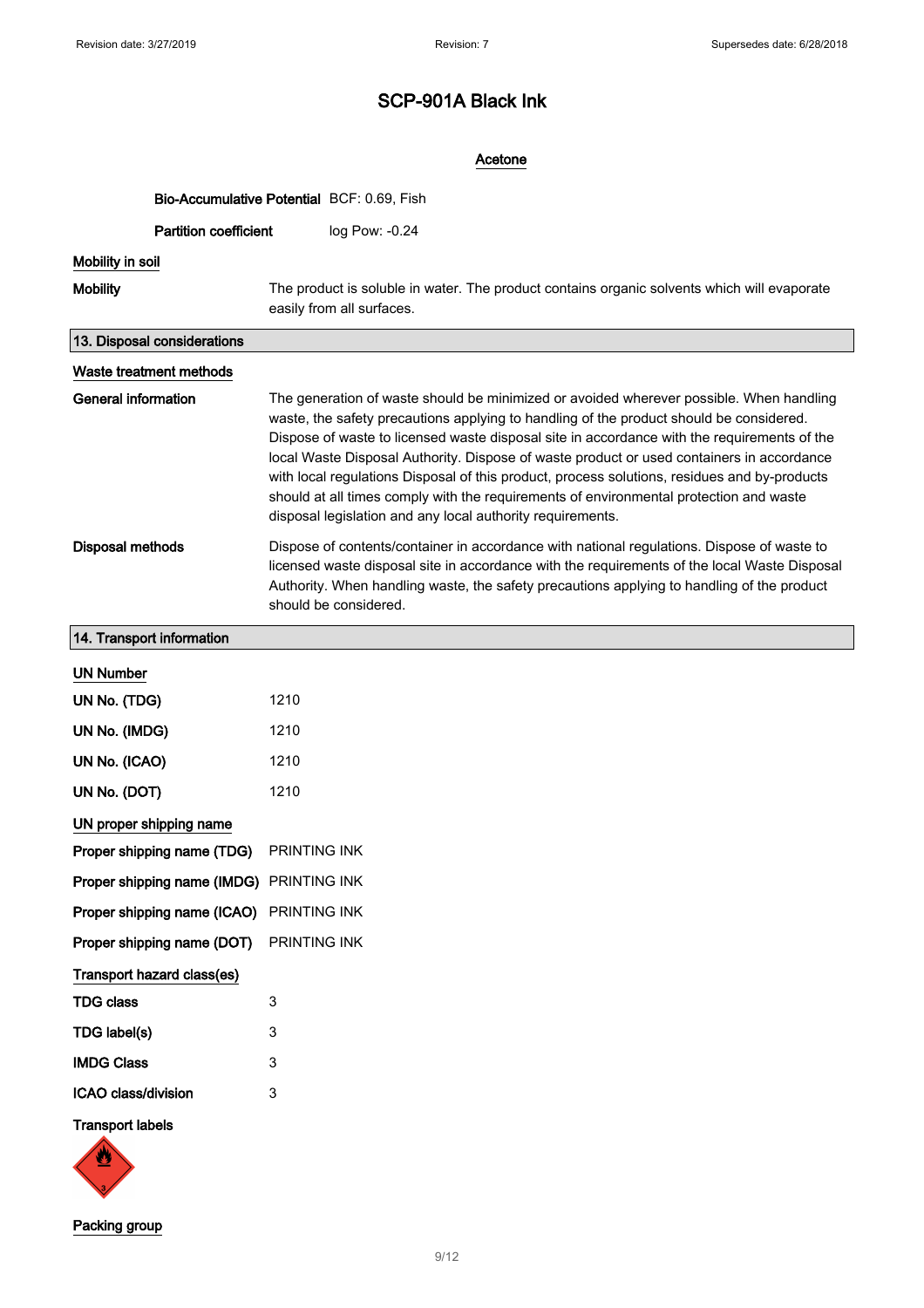| <b>TDG Packing Group</b>                                                                          | Ш                                                                  |
|---------------------------------------------------------------------------------------------------|--------------------------------------------------------------------|
| <b>IMDG packing group</b>                                                                         | Ш                                                                  |
| ICAO packing group                                                                                | $\mathbf{II}$                                                      |
| DOT packing group                                                                                 | Ш                                                                  |
| <b>Environmental hazards</b>                                                                      |                                                                    |
| <b>Environmentally Hazardous Substance</b><br>No.                                                 |                                                                    |
| Special precautions for user                                                                      |                                                                    |
| <b>EmS</b>                                                                                        | $F-E$ , S-D                                                        |
| 15. Regulatory information                                                                        |                                                                    |
| <b>Regulatory Status</b>                                                                          | Hazardous Chemical                                                 |
| <b>Regulatory References</b>                                                                      | OSHA Hazard Communication Standard, 29 CFR 1910.1200               |
| <b>US Federal Regulations</b>                                                                     |                                                                    |
|                                                                                                   | CERCLA/Superfund, Hazardous Substances/Reportable Quantities (EPA) |
| Acetone<br>Final CERCLA RQ: 5000(2270) pounds (Kilograms)                                         |                                                                    |
| SARA (311/312) Hazard Categories                                                                  |                                                                    |
| Acetone                                                                                           |                                                                    |
| Fire<br>Acute                                                                                     |                                                                    |
| Solvent Black 29<br>Acute                                                                         |                                                                    |
| <b>Polyether Modified Surfactant</b>                                                              |                                                                    |
| Acute<br>Chronic                                                                                  |                                                                    |
| <b>US State Regulations</b>                                                                       |                                                                    |
| <b>California Directors List of Hazardous Substances</b><br>The following ingredients are listed: |                                                                    |
| Acetone                                                                                           |                                                                    |
| Massachusetts "Right To Know" List<br>The following ingredients are listed:                       |                                                                    |
| Acetone                                                                                           |                                                                    |
| Rhode Island "Right To Know" List<br>The following ingredients are listed:                        |                                                                    |
| Acetone                                                                                           |                                                                    |
| Minnesota "Right To Know" List<br>The following ingredients are listed:                           |                                                                    |
| Acetone                                                                                           |                                                                    |
|                                                                                                   |                                                                    |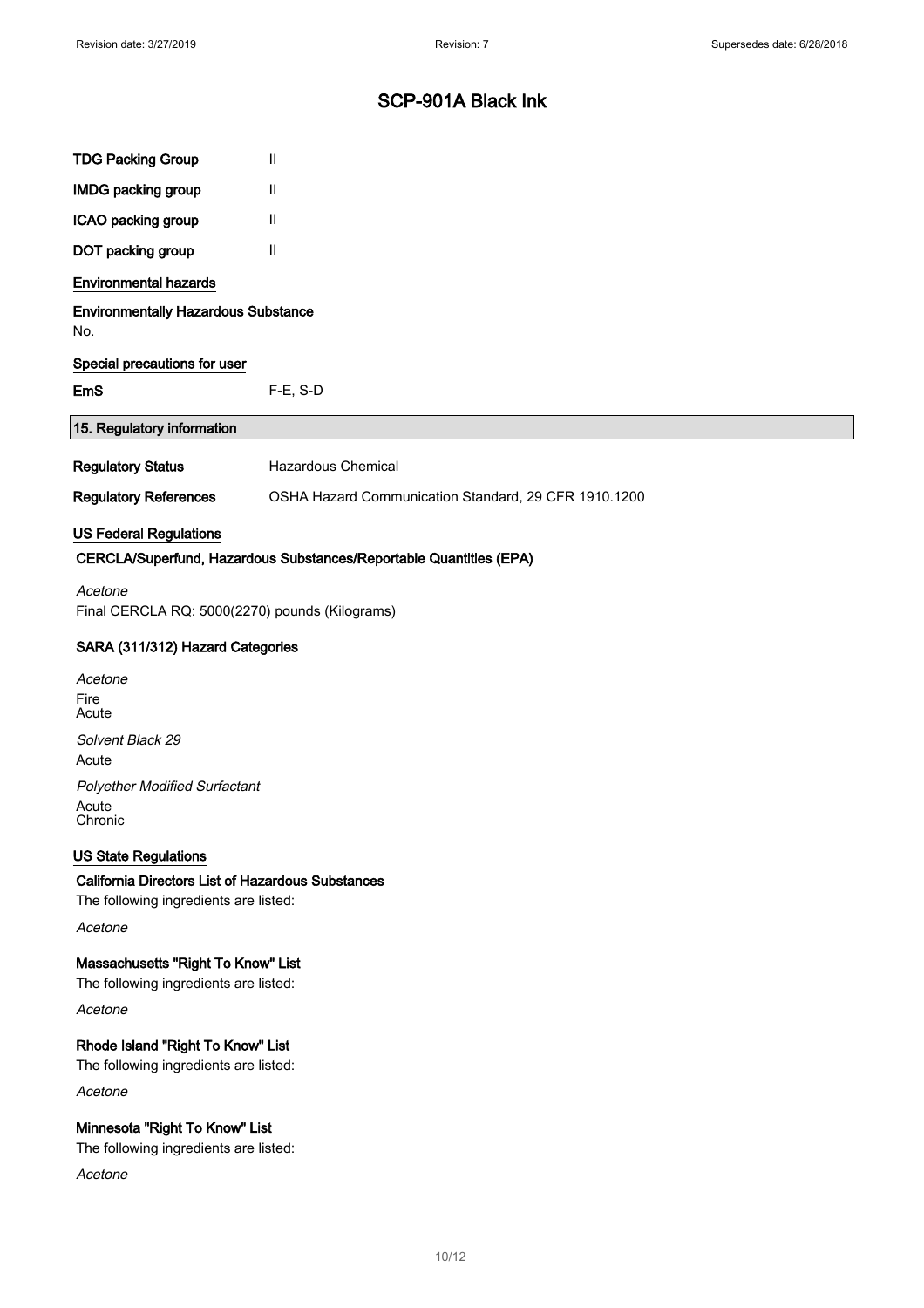#### New Jersey "Right To Know" List

The following ingredients are listed:

Acetone

Polyether Modified Surfactant

#### Pennsylvania "Right To Know" List

The following ingredients are listed:

#### Acetone

Polyether Modified Surfactant

#### Inventories

#### EU - EINECS/ELINCS

All the ingredients are listed or exempt.

#### Canada - DSL/NDSL

All the ingredients are listed or exempt.

#### US - TSCA

All the ingredients are listed or exempt.

#### Philippines - PICCS

The following ingredients are listed: Acetone

#### Taiwan - NECI

The following ingredients are listed:

#### Acetone

#### 16. Other information

| <b>Issued by</b>                        | Matthews Marking Systems - Chemical Services Department                                                                                                                                                                                                                                                                                   |
|-----------------------------------------|-------------------------------------------------------------------------------------------------------------------------------------------------------------------------------------------------------------------------------------------------------------------------------------------------------------------------------------------|
| <b>Revision date</b>                    | 3/27/2019                                                                                                                                                                                                                                                                                                                                 |
| <b>Revision</b>                         | 7                                                                                                                                                                                                                                                                                                                                         |
| Supersedes date                         | 6/28/2018                                                                                                                                                                                                                                                                                                                                 |
| <b>SDS</b> status                       | Approved.                                                                                                                                                                                                                                                                                                                                 |
| Hazard statements in full               | H225 Highly flammable liquid and vapor.<br>H319 Causes serious eye irritation.<br>H320 Causes eye irritation.<br>H336 May cause drowsiness or dizziness.<br>H361 Suspected of damaging fertility or the unborn child.<br>H411 Toxic to aquatic life with long lasting effects.<br>H412 Harmful to aquatic life with long lasting effects. |
| NFPA - health hazard                    | Temporary incapacitation, injury. (2)                                                                                                                                                                                                                                                                                                     |
| NFPA - flammability hazard              | Ignites easily. (3)                                                                                                                                                                                                                                                                                                                       |
| NFPA - instability hazard               | Normally stable. (0)                                                                                                                                                                                                                                                                                                                      |
| <b>ACA HMIS Health rating.</b>          | Slight hazard. (1) Chronic hazard. (*)                                                                                                                                                                                                                                                                                                    |
| <b>ACA HMIS Flammability</b><br>rating. | Ignites easily. (3)                                                                                                                                                                                                                                                                                                                       |